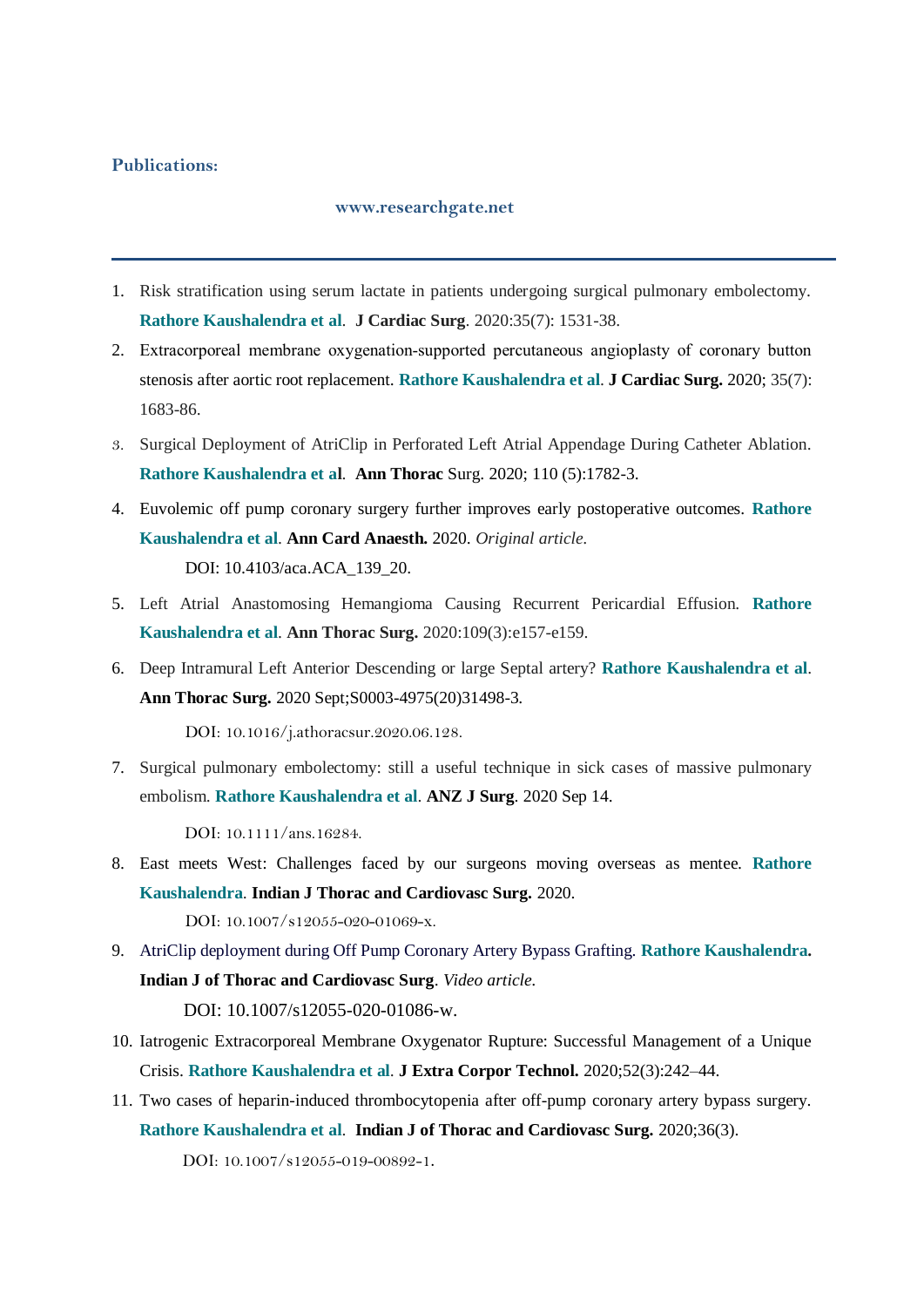- 12. Assessment of right Ventricular Diastolic Function: Does it predict Post- Operative Course in Tetralogy of Fallot. **Rathore Kaushalendra et** al, Gupta NK, Kapoor A. **Indian heart journal** 2004; 56(3):220-224.
- 13. Aortic Regurgitation with Ventricular Septal Defect in young. **Rathore Kaushalendra et** al, **Asian Annals of Cardiovascular and Thoracic Surgery** 2006;14(4): 279 - 83.
- 14. Restrictive Physiology in Tetralogy of Fallot: Exercise and arrhythmogenesis. **Rathore Kaushalendra et** al, Kapoor A, Agrawal S. **Asian Annals of Cardiovascular and Thoracic Surgery Journal** 2006;14(3):123-132.
- 15. Rheumatic mitral valve surgery in the fifth decade: Our experience. **Rathore Kaushalendra et** al, Kumar P, Jadhav U, Tendolkar **J Cardiovasc Surg** (Torino) 2008;49(1):119-24.
- 16. Mitral valve replacement in fifth decade: Still a high risk proposition. **Rathore Kaushalendra et** al, Kumar P, Jadhav U, Tendolkar AG**, Bombay Medical Journal** 2006;48(04): 539-45.
- 17. Early results of minimally invasive mitral valve surgery: Initial series in a public hospital in Australia. T Kitamura, Edwards J, Worthington M, **Rathore Kaushalendra et** al, Stuklis R. **Journal Thoracic Cardiovasc Surg.** 2010;58:568-572.
- 18. Minimally invasive cardiac surgery**: Initial 100 cases, Rathore Kaushalendra et** al, M. Worthington, R. Stuklis, J. Edwards. **Heart Lung and Circulation 2009;**18(1):78-79.
- 19. Redo Cardiac surgeries using minimally invasive endoscopic technique: Widening indications. **Rathore Kaushalendra et** al**, Stuklis** R, Edwards J. **Chirurgia** 2009; 22:122-123.
- 20. Spindle cell tumor of aortic valve: Rare Finding. **Rathore Kaushalendra et** al, Stuklis R, Edwards J. **Journal of Cardiovascular Pathology** 2008;19(1):e9-e11.
- 21. Minimally Invasive Cardiac Surgery: Experience with first hundred cases. **Rathore Kaushalendra et** al, Stuklis R, Edwards J. **Heart Lung & Circulation** 2008; 17 (3):69.
- 22. Novel Strategies for Recurrent Cardiac Myxoma: A Case Report. **Rathore Kaushalendra et** al, Stuklis R, Edwards J. **Annals of Thoracic Surgery** 2008; 85 (6): 2125-2126.
- 23. LA hemangioma excision using minimally invasive endoscopic techniques: A case report. **Rathore Kaushalendra et** al, Stuklis R, Edwards. **Indian J Cardiovasc Surg.** 2010; 26(2):162.
- 24. "Pulmonary slit" procedure for preventing tension on the LITA graft: How I do it. **Rathore Kaushalendra et** al, Stuklis R, Edwards J. **Texas Heart Institute Journal:**2009;36(2):131-33.
- 25. Partial excision of Lipoma: Case report. **Rathore Kaushalendra et** al**,** Cooper M, Manganas Con**. Heart lung and circulation Journal** 2008;18(5):370-71.
- 26. Pericardial felt for preventing LITA stretch: **Rathore Kaushalendra et** al, Stuklis R, Edwards J. **Texas Heart Journal** 2009; 36(4):223.
- 27. Recurrent Ascending Aortic Psuedoaneurysms: Rare but feared complication. **Rathore Kaushalendra**. **Indian J of Thorac and Cardiovasc S**urg. *Case report*. **DOI :** 10.1007/s12055-020-01081-1.